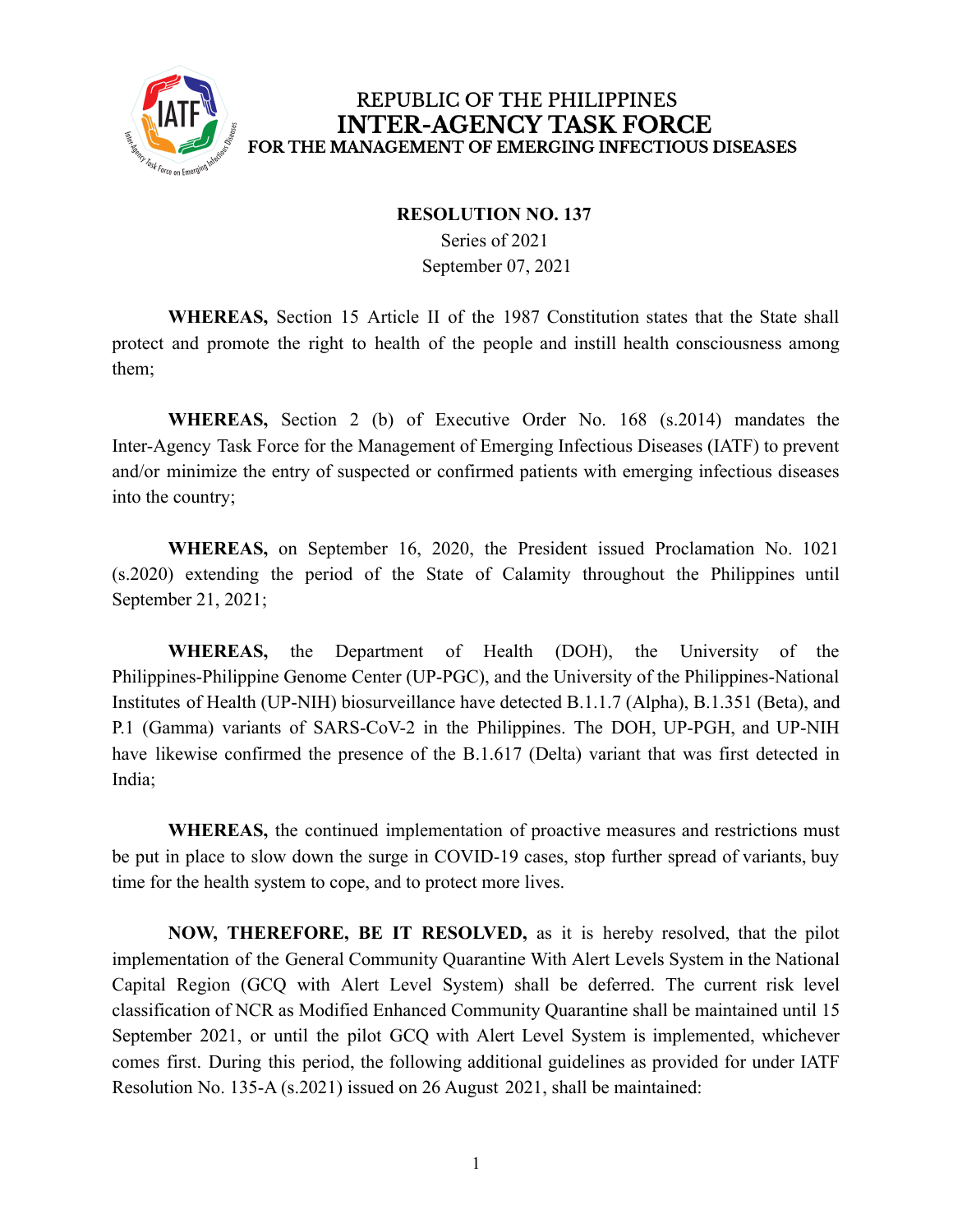

- 1. Indoor and *al fresco* dine-in services, and personal care services including beauty salons, beauty parlors, barbershops, and nail spas shall not be allowed.
- 2. Pastors, priests, rabbis, imams, or other religious ministers and their assistants may conduct religious services performed through online video recording and transmission, necrological services, wakes, inurnment, and funerals, and they shall be allowed to move for such purposes. Corollarily, immediate family members of the deceased who died of causes other than COVID-19 shall be allowed to move from their residences to attend the wake or interment of the deceased upon satisfactory proof of their relationship with the latter, fully complying with the prescribed minimum public health standards for the duration of the activity.
- 3. Other provisions of the Omnibus Guidelines on the Implementation of Community Quarantine in the Philippines, as amended, not affected by the foregoing shall continue to be in effect.

**RESOLVED FINALLY,** that the Chairperson and the Co-Chairperson shall be duly authorized to sign this Resolution for and on behalf of the Inter-Agency Task Force.

**APPROVED** during the 137th Inter-Agency Task Force Meeting, as reflected in the minutes of the meeting, held this September 07, 2021, via video conference**.**

Inn

**KARLO ALEXEI B. NOGRALES** Secretary, Office of the Cabinet Secretariat IATF Co-Chairperson